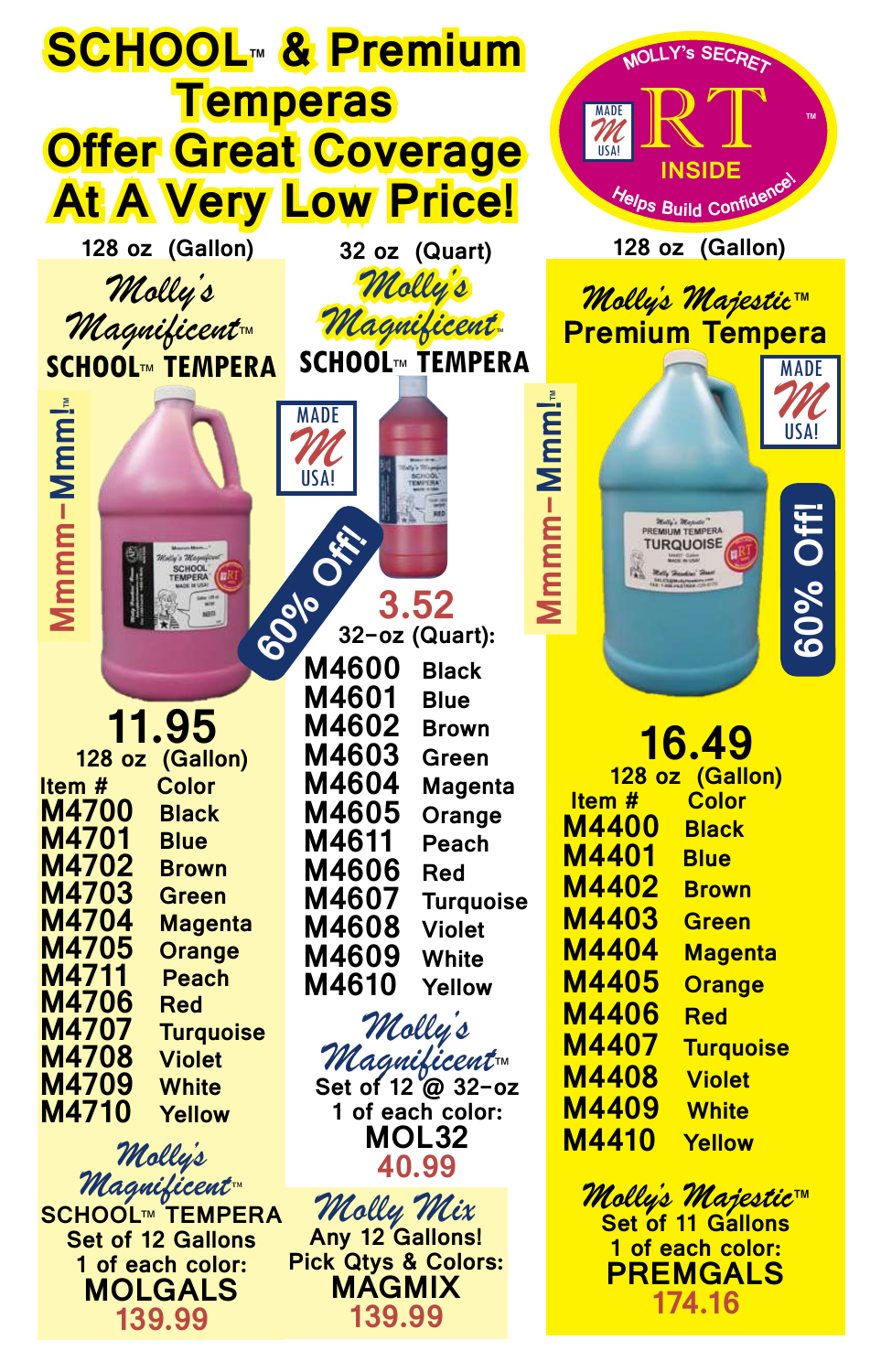## **Tempera Paint**









**SPECIAL**



**Tempera 16-oz 5-color Set TMET5 Only 24.95**

## **Individual Colors:**

 **16-oz Net: 4.99 Molly16Gold Molly16Silver Molly16Brass Molly16Copper Molly16TRGold**



*Molly's Magnificent***™**

**SCHOOL™**

**Fluorescent** 

**16-oz Net: 4.39 M2257 Blue M2257 M2257 HotPink M2257 Magenta M2257 Orange M2257 M2257 Violet M2257** 

**Prang Ready-To-Use Tempera**

**16-oz set of 12 colors**

PRANG PRANG

**21696 36.99**





**Tempera Gallons 17.99**

**No Shaking**

| 22808        | Black          |
|--------------|----------------|
| 22805        | <b>Blue</b>    |
| 22807        | <b>Brown</b>   |
| 22804        | Green          |
| 22818        | <b>Magenta</b> |
| 22802        | Orange         |
| 22834        | <b>Peach</b>   |
| 22801        | Red            |
| 22819        | Turq'ise       |
| <b>22806</b> | <b>Violet</b>  |
| <b>22809</b> | White          |
| 22803        | Yellow         |
|              |                |

**SET OF 12 GALLONS One Per Color**

> **22800 215.88**